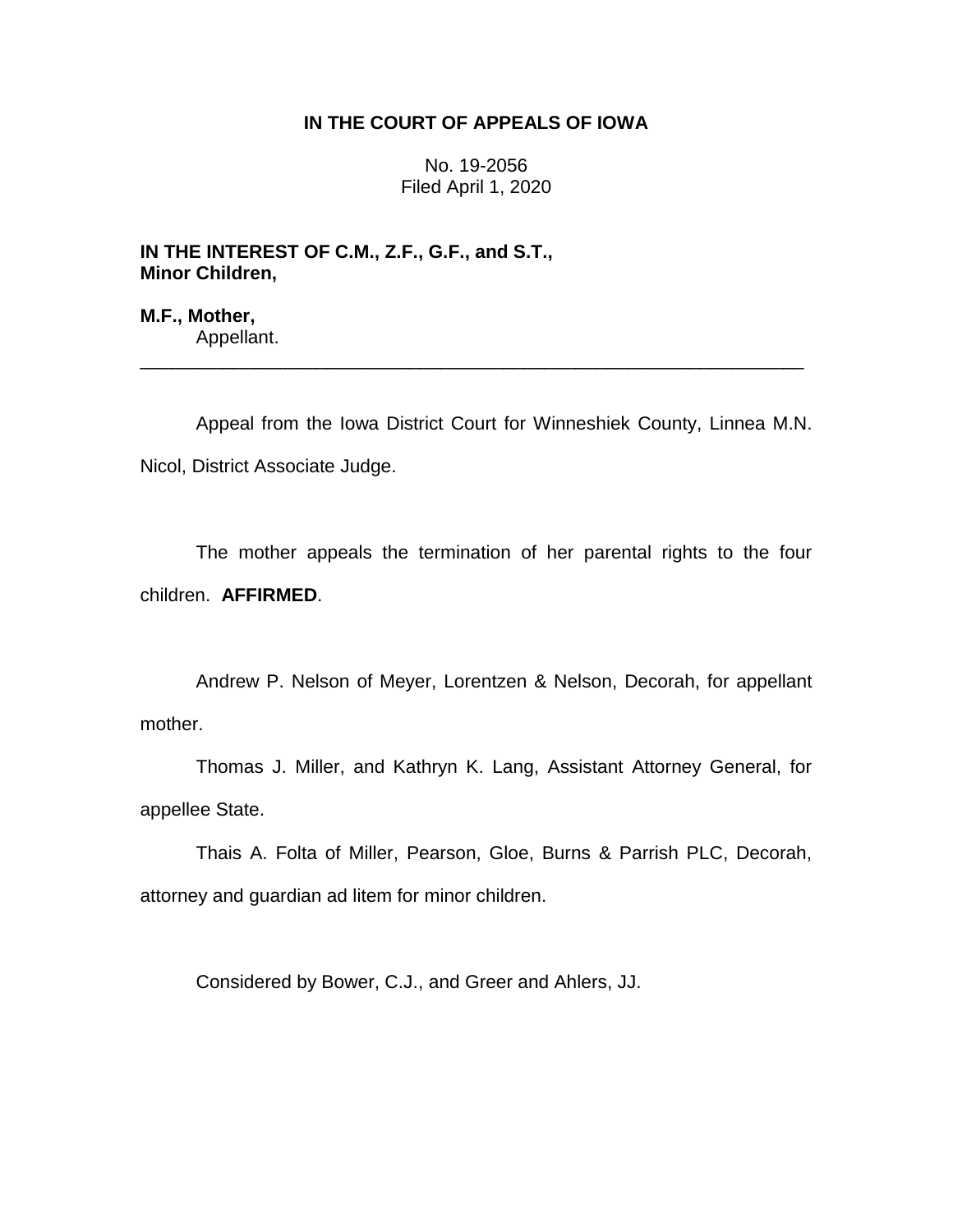## **AHLERS, Judge.**

 $\overline{a}$ 

A mother in prison for physically abusing one of her four children appeals an order terminating her parental rights to those four children.<sup>1</sup> We affirm.

The mother's three oldest children<sup>2</sup> were removed from the mother's care in May 2018 after the children were taken to the emergency room of a hospital due to severe physical abuse of Z.F., who was three years old at the time. $3$  Z.F. had significant bruising all over her body. This discovery prompted the filing of child-inneed-of-assistance (CINA) proceedings for each child.

While the CINA cases were pending, the mother was charged with child endangerment as an aggravated misdemeanor based on her physical abuse of Z.F. The mother pled guilty to that charge and was sentenced in October 2018. She was sentenced to pay various financial obligations and to serve a two-year prison sentence. The prison sentence was suspended and the mother was placed on probation. One of the terms of probation required her to reside in a residential correctional facility (RCF).

The three oldest children were adjudicated to be children in need of assistance. After the fourth child, S.T., was born in January 2019, S.T. was

<sup>&</sup>lt;sup>1</sup> The mother was unable or unwilling to identify the father(s) of C.M., G.F., and S.T. The father of Z.F. was identified but could not be located. None of the fathers have ever been involved in the lives of any of the children. Notice was given to all putative fathers, known and unknown, by publication. The parental rights of all known and unknown fathers were terminated. None of the fathers appeared before the juvenile court, and none of the fathers appealed.

 $2$  The three oldest children were five, three, and two years old at the time of removal.

<sup>&</sup>lt;sup>3</sup> The fourth child, S.T., was born in January 2019.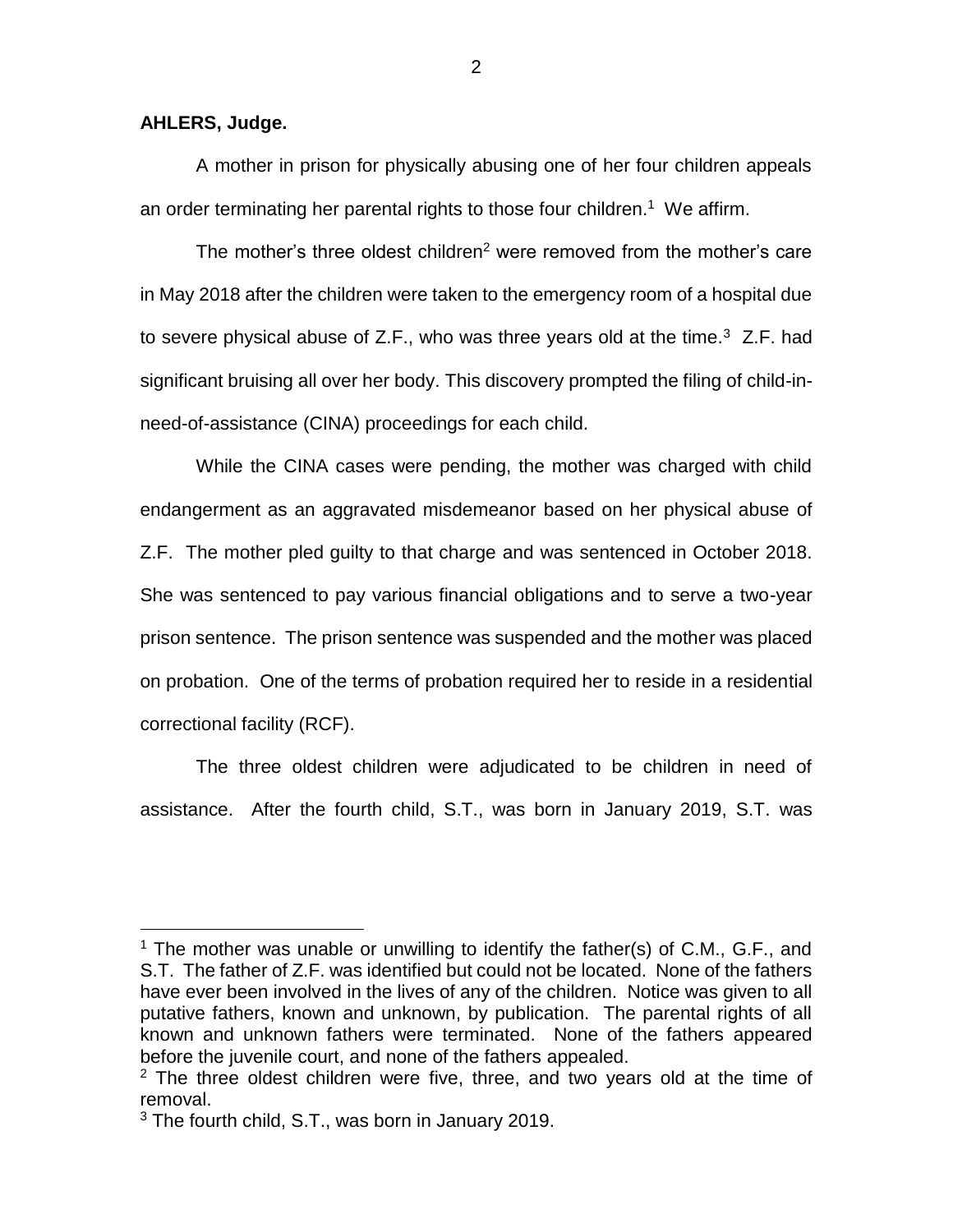adjudicated to be a child in need of assistance as well. S.T. was removed from the mother's care within days of S.T.'s birth.

Throughout the course of the CINA proceedings, the mother was provided with numerous services. While the mother gave what appeared to be her best effort, she was not successful in adequately addressing her issues. She failed to successfully complete mental-health counseling and parent-child interaction therapy. Even before she was placed in the RCF for physically abusing Z.F., she never progressed past supervised visits with the child. Even the supervised visits seemed to overwhelm the mother, as she demanded a second person to help with supervised visits and requested less visitation time.

Due to the mother's lack of progress, termination-of-parental-rights (TPR) proceedings were initiated. The mother was still living in the RCF when the TPR proceedings were initiated. Approximately a month after the TPR petitions were filed, the mother violated her probation on two separate dates. On the first of such dates, the mother violated terms of probation by possessing an unauthorized cell phone in the RCF, refusing to allow RCF staff to access the phone, intentionally erasing the phone's contents to prevent staff from accessing it, yelling profanity at RCF staff, engaging in threatening and intimidating behavior toward RCF staff, throwing a pen at RCF staff, and refusing to return to her room at the RCF when directed to do so multiple times. Six days later, the mother committed additional probation violations by driving a vehicle without authorization, driving a vehicle without insurance, disobeying a direct order of RCF staff not to drive the vehicle, leaving the RCF without permission, and refusing to allow RCF staff to search the vehicle she was driving. As a result of these violations, the mother's probation was

3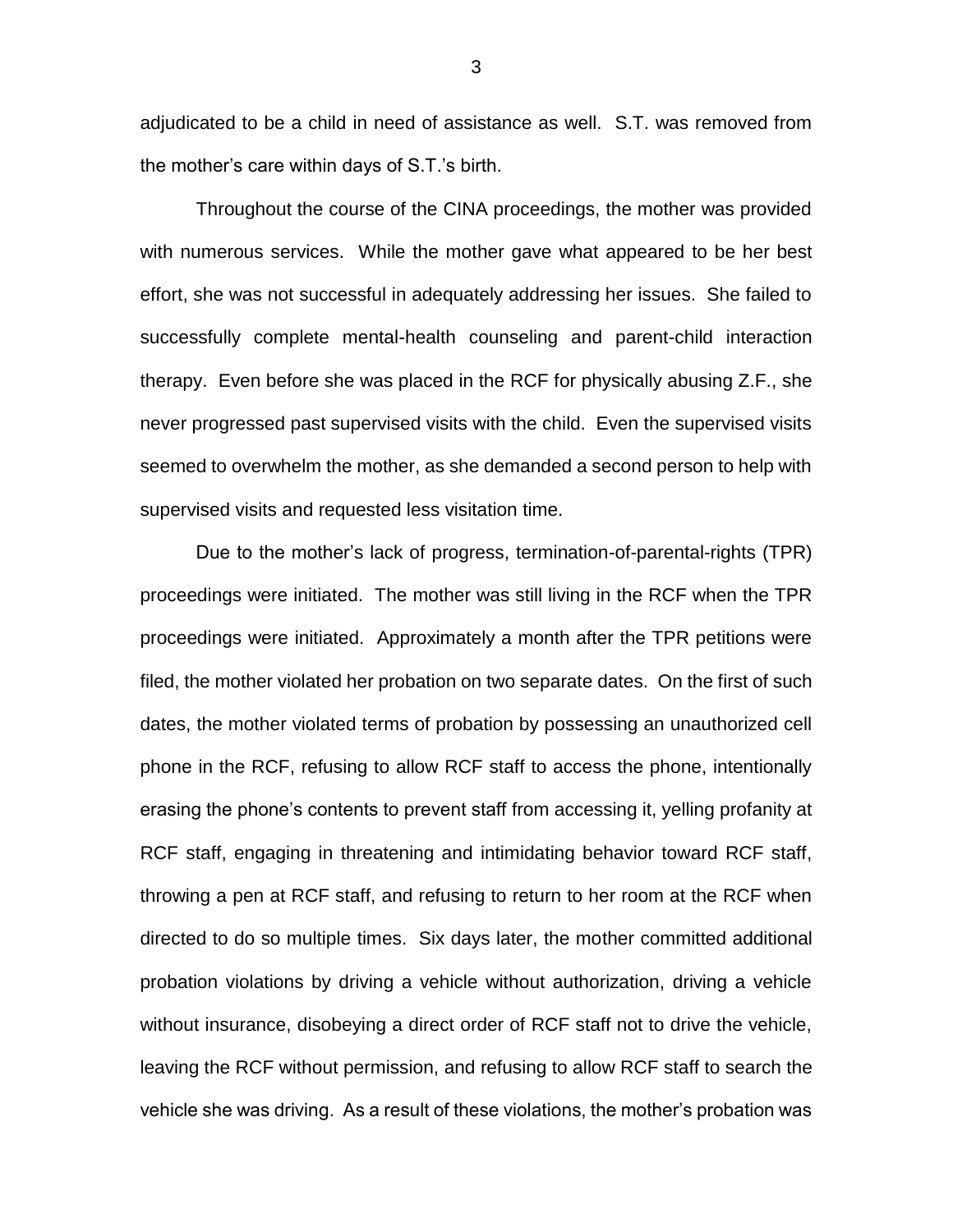revoked and the original sentence was imposed, resulting in the mother being sent to prison for an indeterminate term not to exceed two years. The mother was in prison at the time of the TPR hearing and participated in the entire hearing by telephone.

The juvenile court terminated the mother's rights to all four children. At the time of the TPR hearing in September 2019, the three oldest children had been removed from the mother's care for nearly sixteen consecutive months with no trial visits at home and S.T. had been removed from the mother's care for approximately seven consecutive months with no trial visits at home. As a result, the mother's parental rights were terminated pursuant to Iowa Code section  $232.116(1)$ (f)<sup>4</sup> (2019) with regard to C.M., Z.F., and G.F., and lowa Code section 232.116(1)(h)<sup>5</sup> with regard to S.T. The mother's parental rights with regard to Z.F. were also terminated pursuant to Iowa Code section 232.116(1)(i).

 $\overline{a}$ 

<sup>4</sup> Under Iowa Code section 232.116(1)(f), the juvenile court may terminate parental rights if it finds all of the following:

<sup>(1)</sup> The child is four years of age or older.

<sup>(2)</sup> The child has been adjudicated a child in need of assistance pursuant to section 232.96.

<sup>(3)</sup> The child has been removed from the physical custody of the child's parents for at least twelve of the last eighteen months, or for the last twelve consecutive months and any trial period at home has been less than thirty days.

<sup>(4)</sup> There is clear and convincing evidence that at the present time the child cannot be returned to the custody of the child's parents as provided in section 232.102.

<sup>&</sup>lt;sup>5</sup> Under Iowa Code section 232.116(1)(h), the juvenile court may terminate parental rights if it finds all of the following:

<sup>(1)</sup> The child is three years of age or younger.

<sup>(2)</sup> The child has been adjudicated a child in need of assistance pursuant to section 232.96.

<sup>(3)</sup> The child has been removed from the physical custody of the child's parents for at least six months of the last twelve months,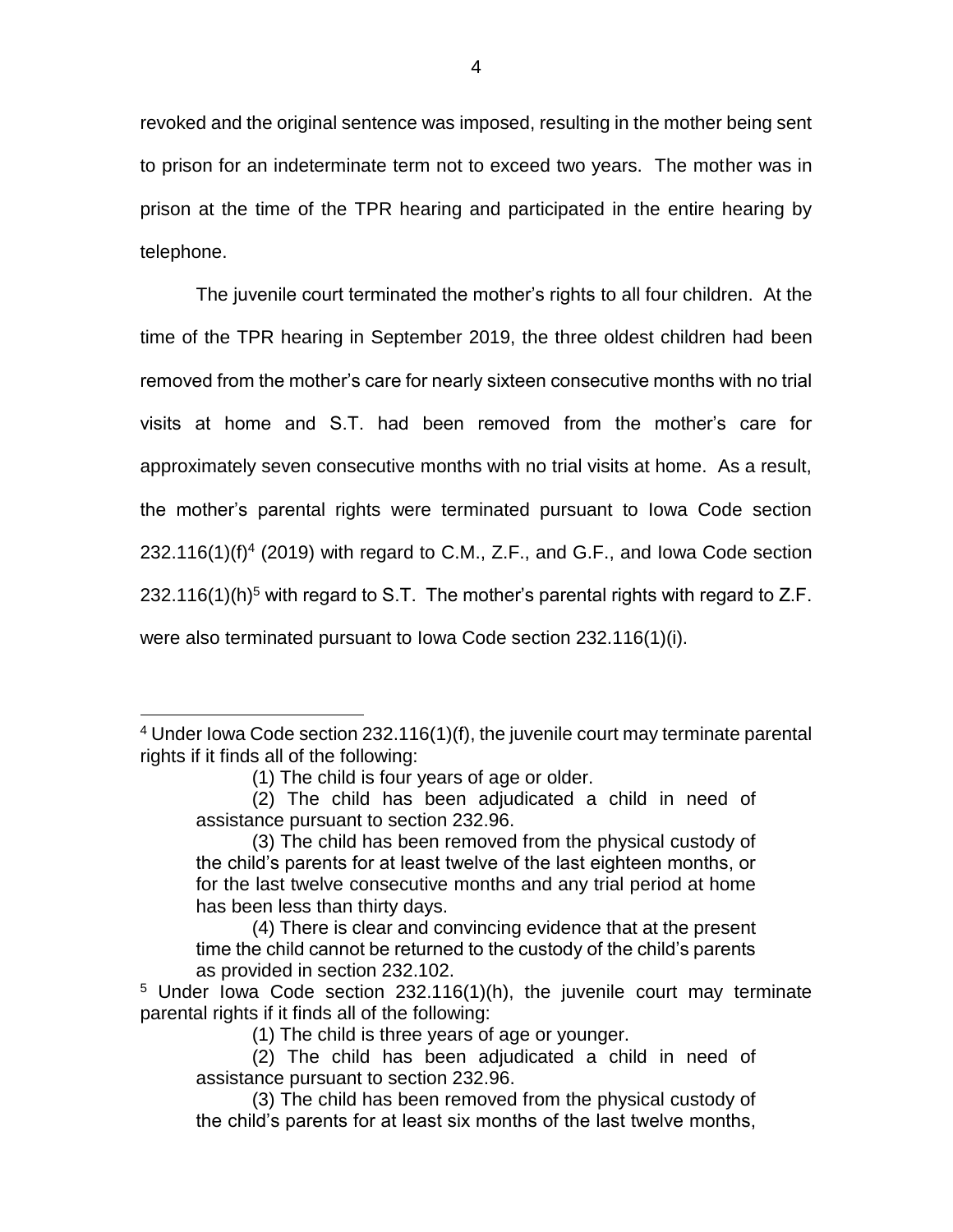We review termination-of-parental-rights proceedings de novo. *In re M.D.*, 921 N.W.2d 229, 232 (Iowa 2018). While we give weight to the juvenile court's factual findings, we are not bound by them. *Id.* The primary concern is the children's best interests. *In re J.E.*, 723 N.W.2d 793, 798 (Iowa 2006).

The mother raises four issues on appeal, which we summarize as follows: (1) the evidence did not support a finding the children could not be returned to the mother; (2) the juvenile court had no authority to terminate the mother's rights with regard to S.T. without first entering a permanency order directing the filing of TPR proceedings; (3) the mother should have been granted an additional six months to work toward reunification pursuant to Iowa Code section 232.104(2)(b); and (4) the mother's due process rights were violated because she filed a notice of appeal without her attorney's signature.

Regarding the first issue, clear and convincing evidence supported the juvenile court's finding the children could not be returned to the mother's care, thus meeting the final element for termination of parental rights with regard to all four children under lowa Code section  $232.116(1)$ (f) and (h).<sup>6</sup> The most glaring support for this finding is the fact the mother was in prison at the time of the termination

 $\overline{a}$ 

or for the last six consecutive months and any trial period at home has been less than thirty days.

<sup>(4)</sup> There is clear and convincing evidence that the child cannot be returned to the custody of the child's parents as provided in section 232.102 at the present time.

<sup>&</sup>lt;sup>6</sup> Because we find clear and convincing evidence to support termination of parental rights as to Z.F. under section 232.116(1)(f), we do not consider section 232.116(1)(i). *See In re A.B.*, 815 N.W.2d 764, 774 (Iowa 2012) ("When the juvenile court terminates parental rights on more than one statutory ground, we may affirm the juvenile court's order on any ground we find supported by the record.").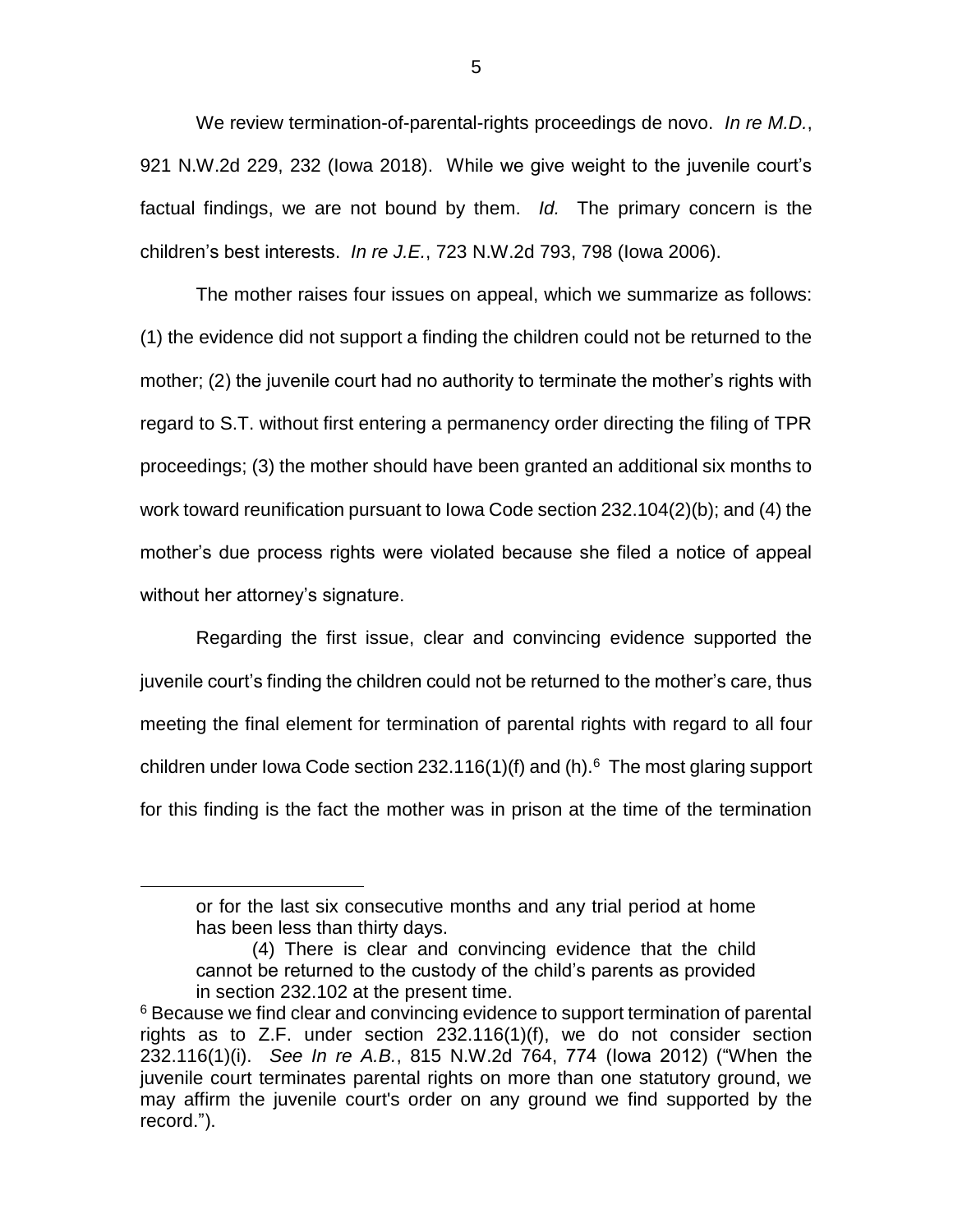hearing, so the children could not be returned to her care. Even in the absence of incarceration, the children could not be safely returned to the mother. As correctly noted by the juvenile court, even when the mother was not in custody, "she never progressed past supervised visits with the children," she "was still being prompted to meet the children's most basic needs at visits" even after intensive weekly therapy, and she "requested that the amount of time she visited with the children be reduced because visitation with the children was too stressful for her." The mother had simply not resolved her mental-health and parenting-deficiency issues that resulted in the criminal abuse of Z.F. Her lack of progress endangered all four children. *See In re L.H.*, 904 N.W.2d 145, 152 (Iowa 2017) (stating "the 'common sense notion' that the parent's abuse of one child places the parent's other children in danger of abuse").

As to the second issue, the mother cites no authority and makes no argument other than the bare assertion that the juvenile court was required to enter a permanency order pursuant to Iowa Code section 232.104 before TPR proceedings could be held. Such failure to cite authority may be considered a waiver of the issue. Iowa R. App. P.  $6.903(2)(g)(3)$ . Even if the issue has not been waived, the mother's argument lacks merit. Iowa Code section 232.111, concerning a petition for TPR, "does not place any time frame on when a petition may be filed." *In re D.D.R.C.*, No. 00-1912, 2001 WL 913787, at \*2 (Iowa Ct. App. Aug. 15, 2001). "In addition, section 232.104(2) gives the court several options after a permanency hearing, including ordering a termination petition, but does not require a permanency hearing before a termination petition may be filed." *Id*. (citing *In re R.C.*, 523 N.W.2d 757, 760 (Iowa Ct. App. 1994)). There are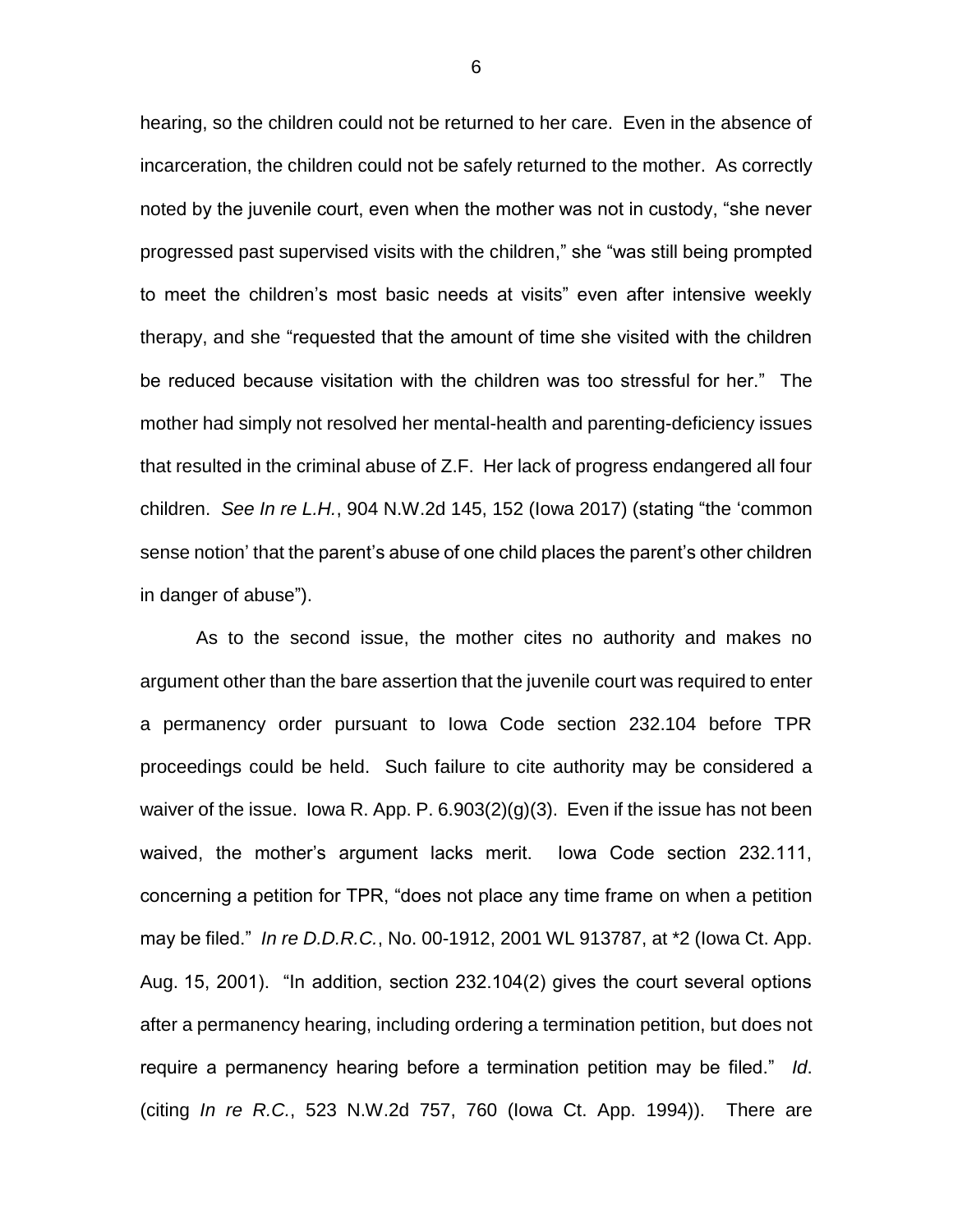safeguards against hasty filings of termination petitions built into the statutory framework, including reasonable efforts requirements and the time requirements contained in Iowa Code section 232.116(1)(f) and (h). However, those safeguards do not include a requirement for a permanency order entered pursuant to Iowa Code section 232.104(2)(c) before a termination petition can be filed.

With regard to the third issue, the mother was not entitled to additional time to work toward reunification. For a six-month extension to be granted pursuant to Iowa Code section 232.104(2)(b), the juvenile court must be able to "enumerate the specific factors, conditions, or expected behavioral changes which comprise the basis for the determination that the need for removal of the child from the child's home will no longer exist at the end of the additional six-month period." There was no guarantee the mother would have been out of prison at the end of an additional six-month period. Even if she was released from prison a month after the termination hearing, as the mother hoped, there would still have been a period of adjustment for the mother to stabilize. During her past period in the community, even before the disruption of incarceration, the mother had not even progressed beyond supervised visits. There was no credible reason to believe the mother would be released from prison, put her life in order, and progress to the point of having the children returned to her care in another six months. The juvenile court did not err by failing to grant the mother an additional six months to work toward reunification.

Regarding the final issue, the mother asserts that her due process rights under the Federal and Iowa Constitutions were violated because the mother's notice of appeal was treated as such without the signature of her attorney. The

7